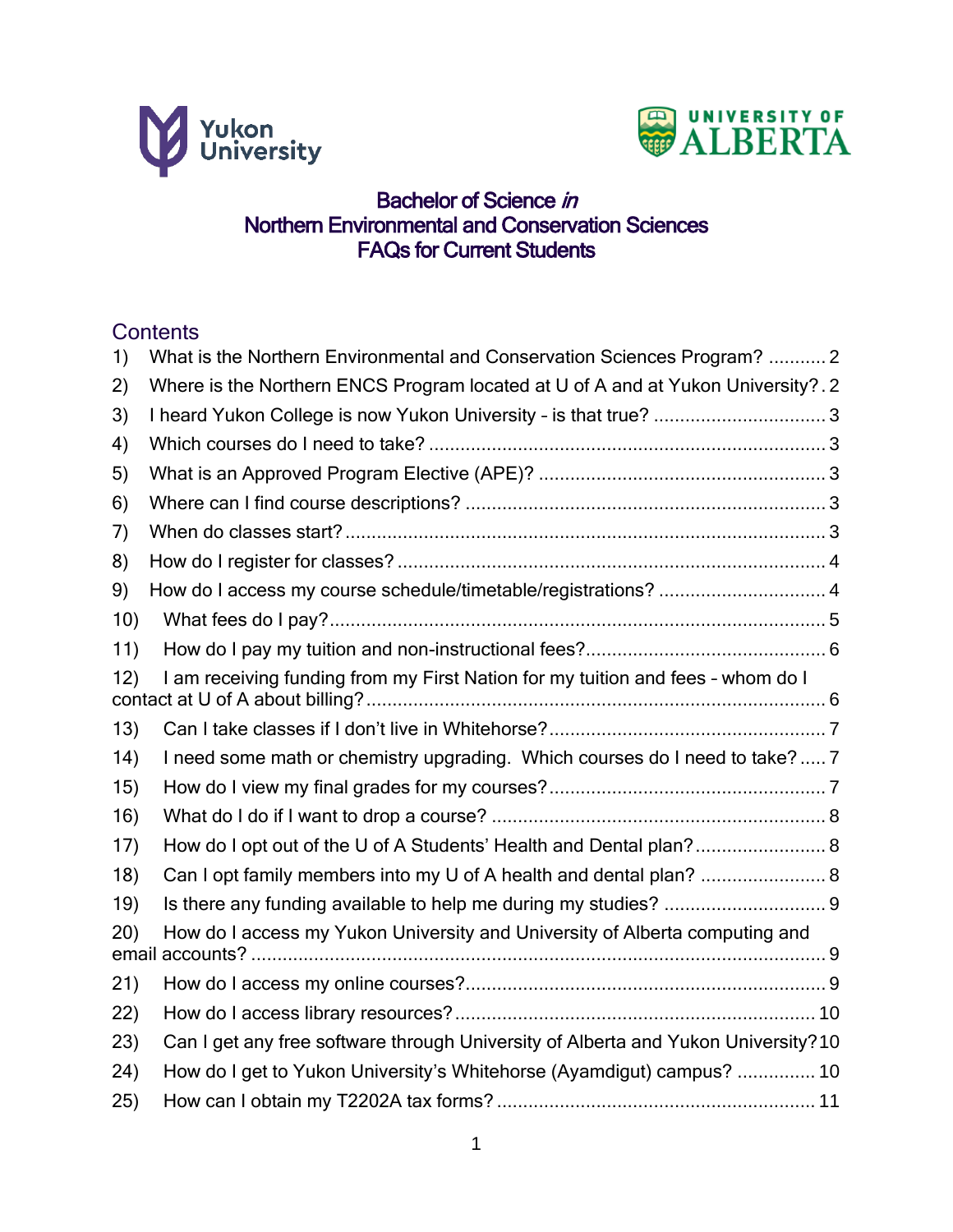| 27 <sup>)</sup> |                                                                                     |  |
|-----------------|-------------------------------------------------------------------------------------|--|
| 28)             |                                                                                     |  |
|                 | 29) I'm having personal difficulties and need someone to talk to. Where can I go?12 |  |
|                 |                                                                                     |  |
|                 | 31) Who do I contact if I need course and program advising, or have questions about |  |

## <span id="page-1-0"></span>1) What is the Northern Environmental and Conservation Sciences Program?

Yukon University, in partnership with the University of Alberta, offers years 3 and 4 of a Bachelor of Science degree in Environmental and Conservation Sciences with a Major in Northern Systems, granted by the University of Alberta. The program name is informally shortened to "Northern Environmental and Conservation Sciences" or Northern ENCS. The Northern ENCS Program is delivered primarily by University of Alberta faculty and Yukon University instructors based in Whitehorse.

Canada's North is experiencing unprecedented rates of change in environmental, social, and economic conditions, due to climate change, new governance structures, and accelerated industrial and infrastructure development. These pressures create significant challenges for northern communities, management of northern resources, and maintenance of northern values.

The Northern ENCS Program applies a systems perspective to understanding the implications of rapid environmental and social change affecting the North, and developing responses that promote resilience and adaptation. Strong foundations in natural and social sciences provide a platform for exploring approaches to conservation and sustainability, with course content that is relevant to the region. Students will learn about systems in the North, in a learning environment respectful of the area's unique ecological, cultural and social realities.

Graduates are prepared for careers in federal, territorial and First Nations governments, with resource industries, conservation organizations, and consulting companies operating in the North, and in environmental education and outreach.

# <span id="page-1-1"></span>2) Where is the Northern ENCS Program located at U of A and at Yukon University?

The Northern ENCS Program is offered by [Yukon University](http://www.yukonu.ca/) in partnership with University of Alberta, and is located in the School of Science, within the Division of Applied Science and Management, at Yukon University in [Whitehorse,](http://www.whitehorse.ca/) Yukon, Canada.

Courses in the Northern ENCS Program are based at the Ayamdigut (Whitehorse) campus of Yukon University.

At U of A, the B.Sc. in Environmental and Conservation Sciences Program is housed in the [Faculty of Agricultural, Life and Environmental Sciences \(ALES\),](http://www.ales.ualberta.ca/) and partnered with the [Faculty](http://nativestudies.ualberta.ca/)  [of Native Studies.](http://nativestudies.ualberta.ca/)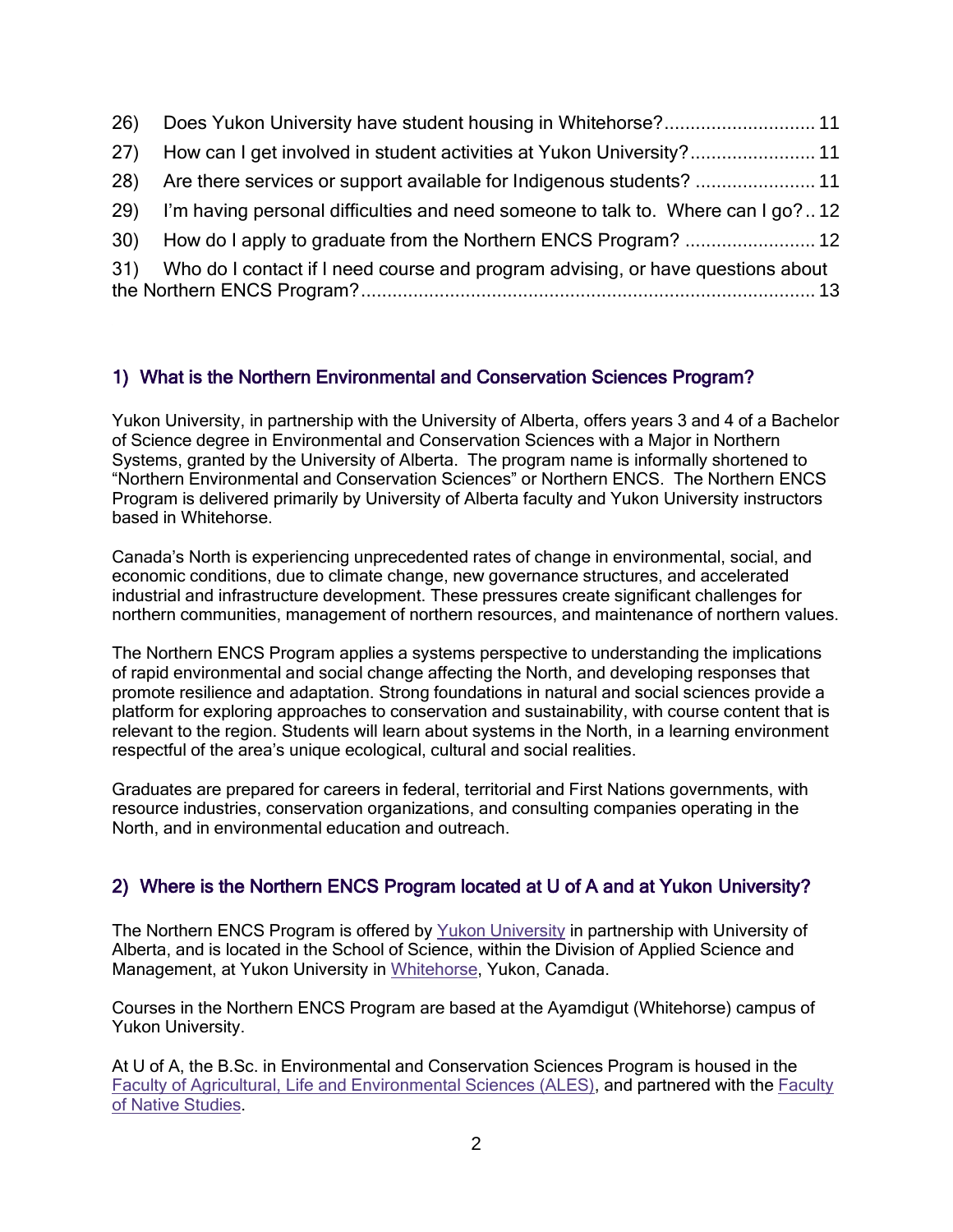## <span id="page-2-0"></span>3) I heard Yukon College is now Yukon University – is that true?

Yes! Yukon College officially became Yukon University (YukonU) in May 2020. The university transition does not affect our delivery of the partnered Northern ENCS Program.

### <span id="page-2-1"></span>4) Which courses do I need to take?

Your Northern ENCS Program checksheet lists all of the required courses for your degree. You can obtain your checksheet from your Northern ENCS Program Advisor.

Course selection is done in consultation with a [Northern ENCS Program Advisor](#page-12-0) at Yukon University.

Before each term, a schedule of course offerings, including descriptions and registration information, will be emailed out to all active Northern ENCS Students by the ENCS Advisors.

## <span id="page-2-2"></span>5) What is an Approved Program Elective (APE)?

APEs are courses in categories or disciplines that are related to your program and provide an opportunity for you to choose courses that are of greatest interest to you.

Please meet with a [Northern ENCS Program Advisor](#page-12-0) to discuss APEs for the Northern Systems major.

A maximum of two APEs may be at the 100 or 200 level (note that most students in the Northern Systems major will have received transfer credit for 100 or 200 level APEs).

### <span id="page-2-3"></span>6) Where can I find course descriptions?

Descriptions of most courses offered in the Northern ENCS Program at Yukon University are available [here.](http://www.yukonu.ca/encs) The [U of A Catalogue](https://catalogue.ualberta.ca/Course/Faculty?facultyCode=AH) also provides course descriptions. An ENCS Program Advisor will also provide students with a list of courses and descriptions prior to the start of each term.

### <span id="page-2-4"></span>7) When do classes start?

Classes in the Northern ENCS Program generally follow the Yukon University academic schedule, available here: [https://www.yukonu.ca/admissions/important-dates.](https://www.yukonu.ca/admissions/important-dates) In Fall 2021, classes begin on Tues. Sept. 7. Please note that Fri. Sept. 3 is Yukon University's Student Orientation Day. Visit the Yukon University website for information on events and activities during orientation.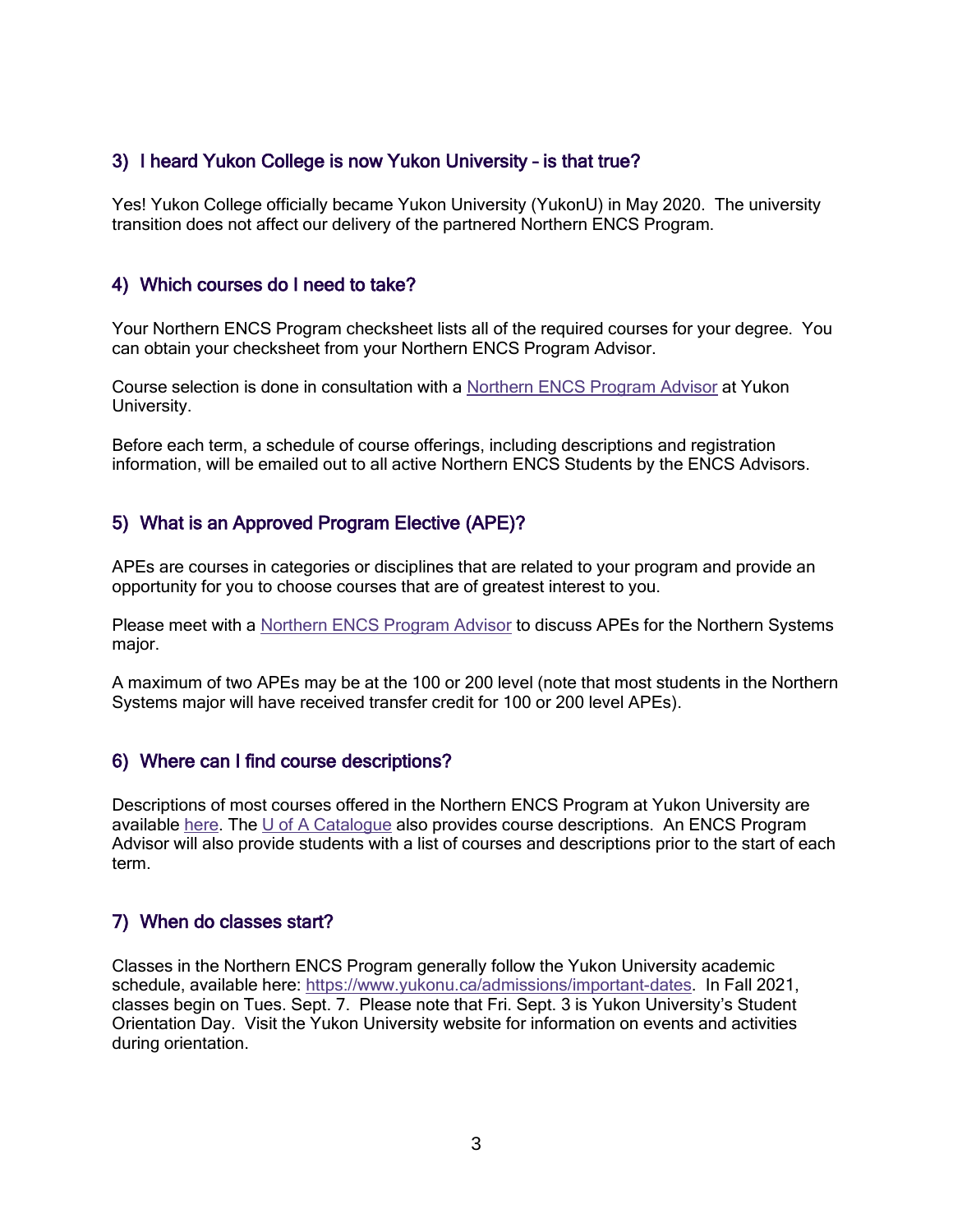### <span id="page-3-0"></span>8) How do I register for classes?

Students in the Northern ENCS Program register in most of their classes in both the University of Alberta system and the Yukon University system. Before registering in classes, you must discuss your course options with a [Northern ENCS Program Advisor](#page-12-0) to ensure that your course selections will enable you to complete your program in a timely manner and that you meet all necessary prerequisites.

Students taking diploma-level transfer courses (e.g. ECON 100, CHEM 110, BIOL 220) or upgrading courses (e.g. MATH 050/060, CHEM 050/060) will register in those courses only in the Yukon University system. To receive transfer credit toward the B.Sc. ENCS program for diploma-level courses such as ECON 100, CHEM 110, BIOL 220, etc. from Yukon University (or from other institutions), students must have received a grade of C- or higher.

To register in your U of Alberta courses in the U of A system, you will need to log into Bear Tracks using your CCID and password. There is detailed information on how to register in courses in the U of A system here: [https://www.ualberta.ca/registrar/registration-and](https://www.ualberta.ca/registrar/registration-and-courses/course-registration)[courses/course-registration.](https://www.ualberta.ca/registrar/registration-and-courses/course-registration) There are Bear Tracks resources, including how-to videos here: <https://www.ualberta.ca/registrar/registration-and-courses/bear-tracks-resources>

You have a few ways to search for courses in Bear Tracks - by course code, keyword, subject, title, and other options. Note that if searching for "REN R" courses, make sure to include the space between "REN" and "R". You can also search by 5-digit class number, which is listed in the schedule sent out by the Northern ENCS advisor (note that this is different than YukonU's CRN, which is also included for all courses in the Northern ENCS schedule). More information on searching for courses is available at the Bear Tracks resources link above, and in this video: [https://www.youtube.com/watch?v=UHdilvys5G8.](https://www.youtube.com/watch?v=UHdilvys5G8)

If you get any error messages when trying to register, send an email to your Northern ENCS Program Advisor (sometimes Bear Tracks does not realize that you have the necessary prerequisites if you received transfer credit for them).

To register in your courses in the Yukon University system, you will need to log into YukonU's online registration system (Banner). Instructions are available here: <https://www.yukonu.ca/admissions/registration>. To register in the YukonU system, you will need an active YukonU computing account. For information on setting up your Yukon University computing account, visit the YU IT page at [https://www.yukonu.ca/student-life/technical](https://www.yukonu.ca/student-life/technical-resources)[resources.](https://www.yukonu.ca/student-life/technical-resources) Registration for the Fall 2021 term at YukonU begins on May 31. Registration for the Winter 2022 term begins on Oct. 25. Note that the online registration information refers to a program planning guide – for B.Sc. ENCS students, you would refer to your advising checksheet and information provided by the Program Advisor. YukonU fee payment is due September 8 for the fall term, and in early January for the winter term.

### <span id="page-3-1"></span>9) How do I access my course schedule/timetable/registrations?

To view or print your course registrations in the University of Alberta system, you will need to log into Bear Tracks using your CCID and password. There is information on using Bear Tracks here: [https://www.ualberta.ca/registrar/registration-and-courses/bear-tracks](https://www.ualberta.ca/registrar/registration-and-courses/bear-tracks-resources/index.html)[resources/index.html?](https://www.ualberta.ca/registrar/registration-and-courses/bear-tracks-resources/index.html). To view your schedule, click on the "My Schedule - Calendar" tile in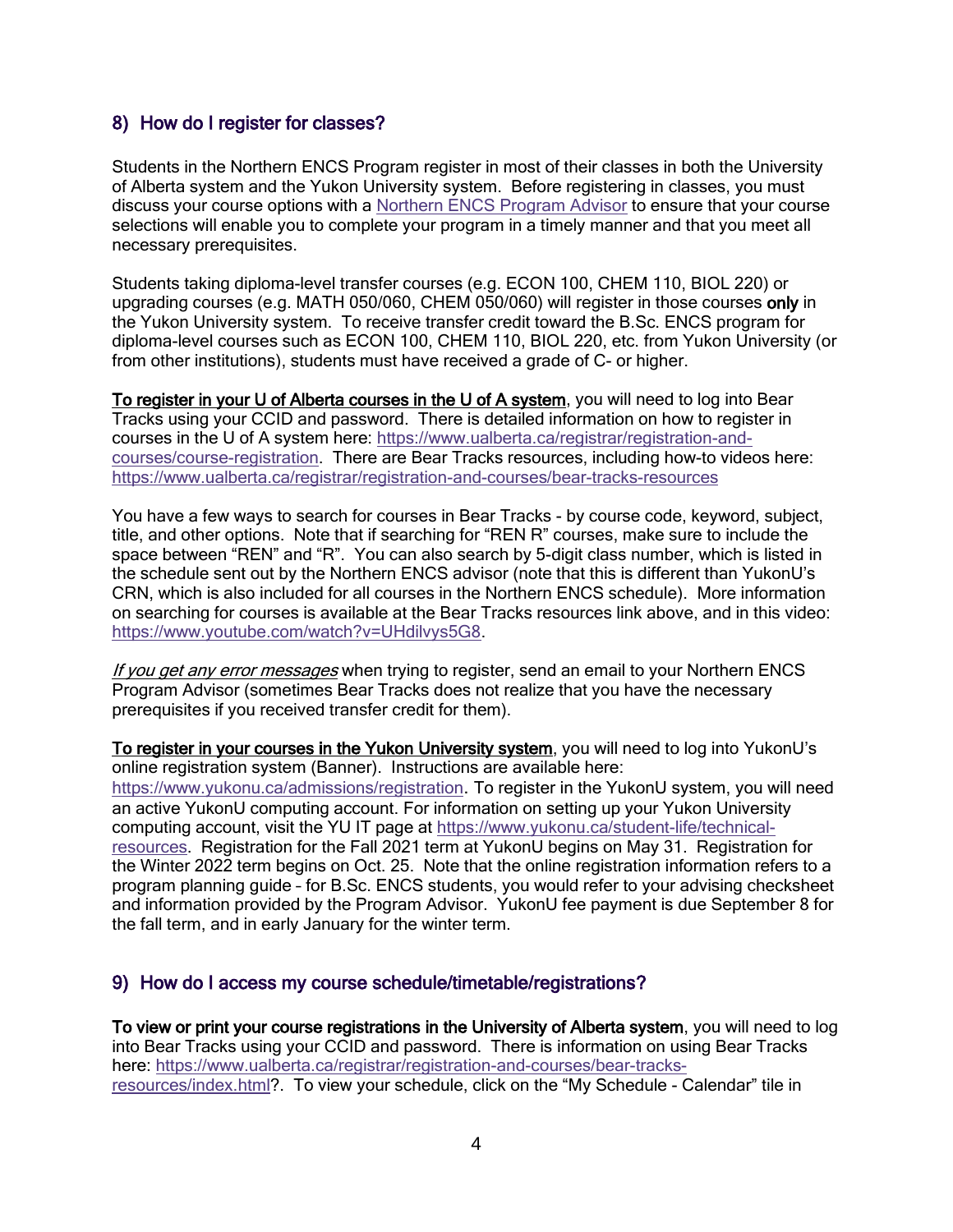Bear Tracks. Note that Yukon-based courses do not include days and times in the schedule in Bear Tracks; days/times shown for Edmonton-based courses are in Mountain Time.

To view or print your course registrations and schedule in the Yukon University system, you will need to log into YukonU's online registration system here: <https://banner.yukoncollege.yk.ca/StudentRegistrationSsb/ssb/registration> and click on My Registration Status. You can also access that link from the general registration page here: [https://www.yukonu.ca/admissions/registration,](https://www.yukonu.ca/admissions/registration) where there is also contact information if you have trouble logging in.

# <span id="page-4-0"></span>10)What fees do I pay?

Students in the Northern ENCS Program pay tuition only at University of Alberta but pay mandatory non-instructional fees at both institutions. For information on how to pay your fees, see [How do I pay my tuition and non-instructional fees?](#page-5-0)

To view your tuition and fees in the University of Alberta system, you will need to log into Bear Tracks using your CCID and password. There is information on using Bear Tracks here: [https://www.ualberta.ca/registrar/registration-and-courses/bear-tracks-resources/index.html?](https://www.ualberta.ca/registrar/registration-and-courses/bear-tracks-resources/index.html). To view your fees, click on the Financial Account tile after logging in to Bear Tracks. You will receive an email notification (at your UAlberta email address) when your fee assessment is available. The deadline to pay your UAlberta fees will be indicated in Bear Tracks.

#### To view your fees in the YukonU system, log into Banner Self-Serve

<https://www.yukonu.ca/selfservice> . There is information on using Banner Self-Serve here: [https://www.yukonu.ca/student-life/technical-resources,](https://www.yukonu.ca/student-life/technical-resources) scroll down to the Banner Self-Serve section.

Students taking diploma-level transfer courses (e.g. ECON 100, CHEM 110, BIOL 220) or upgrading courses (e.g. MATH 050/060, CHEM 050/060) will pay tuition for those courses to YukonU, at YukonU rates, rather than to U of A.

Some courses may have additional lab or field fees.

The sample fee assessments below are based on rates for Canadian citizens or permanent residents. For more information on University of Alberta fees, click [here.](https://www.ualberta.ca/registrar/costs-tuition-fees/index.html) Information on fees for International students is available [here.](https://www.ualberta.ca/registrar/costs-tuition-fees/undergraduate-tuition/index.html)

Sample totals for tuition and fees, based on 2021-2022 U of A rates:

• For a student taking a full-time course load of five 3-credit courses, academic year perterm fees are:

| U of A fees                                                                 | Per-term cost |
|-----------------------------------------------------------------------------|---------------|
| U of A tuition                                                              | \$3045.60     |
| (\$609.12 per 3-credit course; tuition cost here is based on full load of 5 |               |
| courses per term)                                                           |               |
| Non-instructional fees (assessed at off-campus, full-time rate)             | \$317.86      |
| Students' Union Health & Dental Plan <sup>1</sup>                           | \$305.00      |
| <b>Yukon University fees</b>                                                |               |
| Student Union, Technology, and Activity fees                                | \$191.00      |
| Total:                                                                      | \$3859.46     |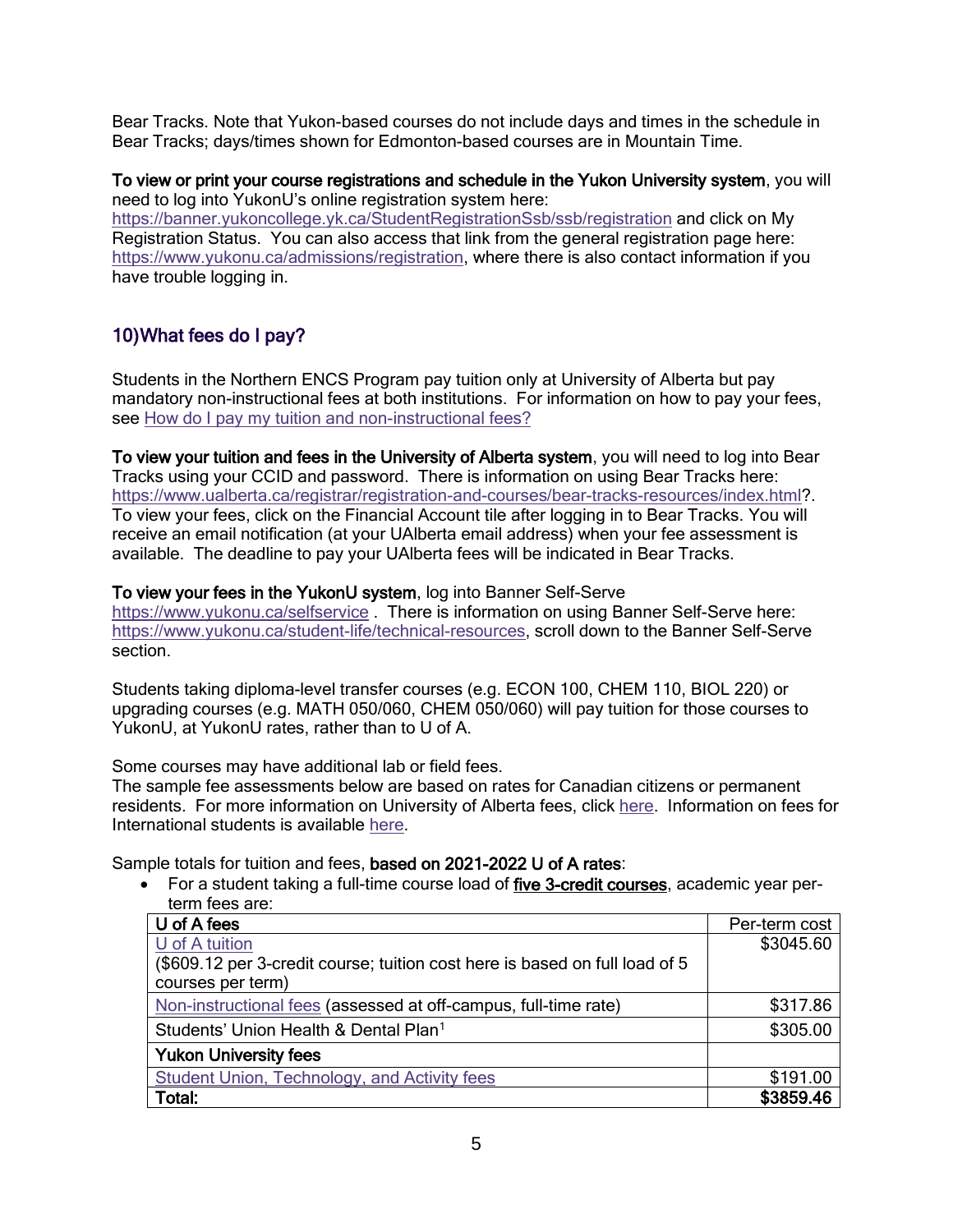<sup>1</sup> Students are automatically enrolled in the U of A student health and dental plan but may choose to opt out (see<https://www.studentcare.ca/> for more information).

• For a student taking a part-time course load of two 3-credit courses, academic year perterm fees are:

| U of A fees                                                            | Per term cost |
|------------------------------------------------------------------------|---------------|
| U of A tuition                                                         | \$1218.24     |
| (\$609.12 per 3-credit course; tuition cost here is based on load of 2 |               |
| courses per term)                                                      |               |
| Non-instructional fees (assessed at off-campus, part-time rate)        | \$248.90      |
| Students' Union Health & Dental Plan <sup>1</sup>                      | \$305.00      |
| <b>Yukon University fees</b>                                           |               |
| Student Union, Technology, and Activity fees                           | \$57.00       |
| Total:                                                                 | \$1829.14     |

<sup>1</sup> Students are automatically enrolled in the U of A student health and dental plan but may choose to opt out (see<https://www.studentcare.ca/> for more information).

### <span id="page-5-0"></span>11)How do I pay my tuition and non-instructional fees?

You can view your U of A fee assessment by logging into [Bear Tracks.](https://www.beartracks.ualberta.ca/) You will be emailed a fee notification (at your U of A email address) in August for courses that you have registered for in the fall term, or in December for the winter term. For more information on payment of fees, you can contact U of A Financial Services directly at [student.payment@ualberta.ca](mailto:student.payment@ualberta.ca) or 780-492- 2400.

You can find information on payment of your U of Alberta tuition and non-instructional fees here: [https://www.ualberta.ca/admissions-programs/tuition/tuition-payment-options.](https://www.ualberta.ca/admissions-programs/tuition/tuition-payment-options) If you are receiving third-party funding, see [below \("I am receiving funding from my](#page-5-1) First Nation for tuition [and fees…"\)](#page-5-1) for information on arrangement for billing.

You can find information on payment of Yukon University fees here: [https://www.yukonu.ca/admissions/money-matters/fee-payment.](https://www.yukonu.ca/admissions/money-matters/fee-payment)

### <span id="page-5-1"></span>12)I am receiving funding from my First Nation for my tuition and fees – whom do I contact at U of A about billing?

If you are a sponsored student, U of Alberta Financial Services can process tuition and student fee payments directly from your funder. More information is available at [https://www.ualberta.ca/admissions-programs/tuition/tuition-payment-options/sponsorship-or](https://www.ualberta.ca/admissions-programs/tuition/tuition-payment-options/sponsorship-or-third-party-billing)[third-party-billing.](https://www.ualberta.ca/admissions-programs/tuition/tuition-payment-options/sponsorship-or-third-party-billing)

You can also contact U of A Financial Services directly for more information on billing and payments by funders at [student.payment@ualberta.ca](mailto:student.payment@ualberta.ca) or 780-492-2400.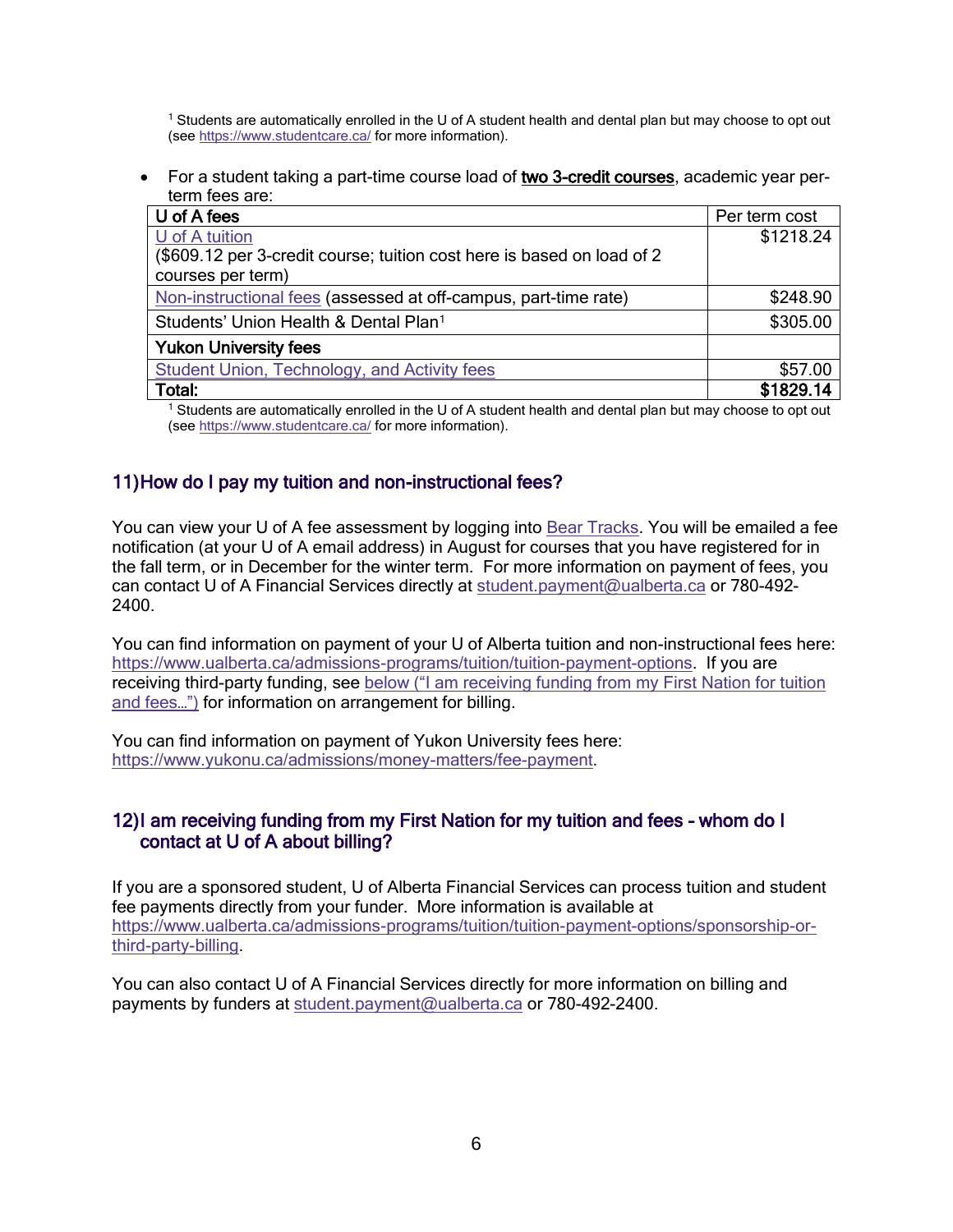## <span id="page-6-0"></span>13) Can I take classes if I don't live in Whitehorse?

Whenever possible, the Northern ENCS Program offers courses via Distance Learning (usually web conference) to Yukon University community campuses and others off-campus.

However, due to lab components in some courses and other logistical constraints, we cannot offer all courses in the program via Distance Learning. Therefore, while a student may be able to complete some of their ENCS coursework from their community, they should expect to spend most of their time in the program at the Ayamdigut campus in Whitehorse.

Please see the current course schedule or speak with a [Northern ENCS Program Advisor](#page-12-0) about distance course options.

#### <span id="page-6-1"></span>14)I need some math or chemistry upgrading. Which courses do I need to take?

If students require high school equivalencies for some courses, such as chemistry or math, they may complete those equivalencies at Yukon University through the School of Academic and Skill Development.

The Yukon University equivalents for Chemistry 11 and 12 are CHEM 050 and CHEM 060, respectively.

YukonU equivalents for Math 11 and 12 are MATH 050 and MATH 060, respectively. Because U of Alberta and Yukon University require equivalents for Yukon's Pre-Calculus 12, a student entering the Northern ENCS program with Math 11 and 12 may still be required to do some upgrading if they completed other high school math courses (e.g. Applications of Math, etc.). [Northern ENCS Program Advisors](#page-12-0) will let students know if they require upgrading courses.

Students who need math upgrading may be advised to write a math placement test to determine whether they need MATH 050 or 060. These tests are written through the Testing and Assessment Centre at Yukon University. Information on testing is available here: [https://www.yukonu.ca/student-life/learning-matters/testing-assessments,](https://www.yukonu.ca/student-life/learning-matters/testing-assessments) which includes review material and a link to the online test booking system. Students may be able to complete their placement test from off-campus. Contact the School of Academic and Skill Development at the link above for more information.

#### <span id="page-6-2"></span>15)How do I view my final grades for my courses?

For U of Alberta credit courses, final grades are entered in the U of Alberta system and students can view them in Bear Tracks by clicking on the Academic Records tile and then on My Grades.

For YukonU credit courses (e.g. ECON 100, CHEM 110, etc.) and upgrading courses, final grades are entered in the YukonU system and can be viewed in Banner Self-service: [https://www.yukonu.ca/selfservice.](https://www.yukonu.ca/selfservice)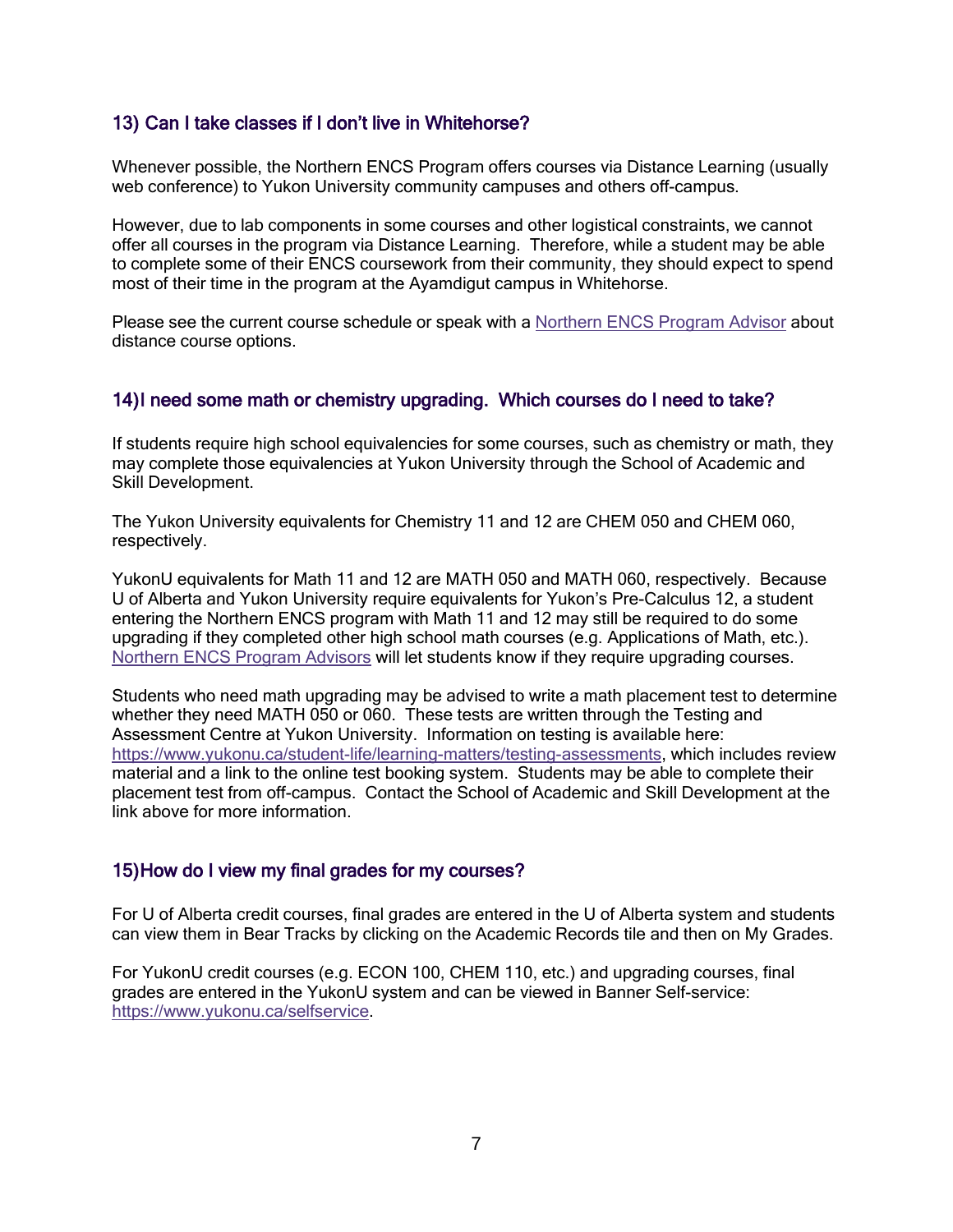# <span id="page-7-0"></span>16)What do I do if I want to drop a course?

Students registered in the Northern ENCS Program must drop their courses in *both* U of A and Yukon University systems, using the steps listed below. The student should also contact an ENCS Program Advisor to inform them of their decision.

To withdraw from a course in the U of A system:

- Log into your Bear Tracks account and select My Academics -> Enrol -> Add/Drop/Swap, then click on the Drop tab and select the course from which you would like to withdraw.
- If it is prior to the registration deadline for the term, the class and all associated fees will be removed from your record.
- If it is after the registration deadline, the course will appear in your academic record with a grade of "W" for withdrawal.
- Major U of A dates and deadlines for the current academic year are listed in the U of A Academic Calendar [\(http://calendar.ualberta.ca/](http://calendar.ualberta.ca/)), under "Academic Schedule, Dates, and Deadlines".

To withdraw from a course in the Yukon University system:

- Visit the Yukon University Admissions desk or email registration  $@$ yukonu.ca to ask to be withdrawn from the course in the YukonU system. Include your YukonU student ID number.
- If the course is a YukonU credit course (e.g. ECON 100, CHEM 110, MATH 105, etc.), you will receive a grade of "W" for withdrawal on your YukonU transcript. To receive a grade of W, the course must be dropped before the withdrawal deadline for the term.
- YukonU dates and deadlines for the current academic year are listed here: <https://www.yukonu.ca/admissions/important-dates>

# <span id="page-7-1"></span>17)How do I opt out of the U of A Students' Health and Dental plan?

To opt out of the health and dental plan, visit [www.studentcare.ca](http://www.studentcare.ca/) and search for University of Alberta Undergraduate Students. From the Coverage menu at the right side of the page, click on "Opt outs" and follow the online instructions.

NOTE: All opt outs MUST be completed during the change-of-coverage period at the start of the FALL term. The dates are shown at the Opt Outs link above. The change-of-coverage dates are usually during the first two weeks of September or January but make sure to check the link for the exact dates. All opt outs are valid ONLY for the current academic year and must be renewed annually.

For more information, contact the Member Services Centre at 1-866-795-4430, Mon. - Fri. from 9 am to 5 pm Mountain (8 am to 4 pm Pacific).

### <span id="page-7-2"></span>18)Can I opt family members into my U of A health and dental plan?

Yes, the U of A Students' Health and Dental Plan gives you the option to enroll your family (spouse and/or dependents) by completing an enrolment process and paying an additional fee, over and above your fee as a member of the U of A Student Union. Common law and same-sex couples are eligible.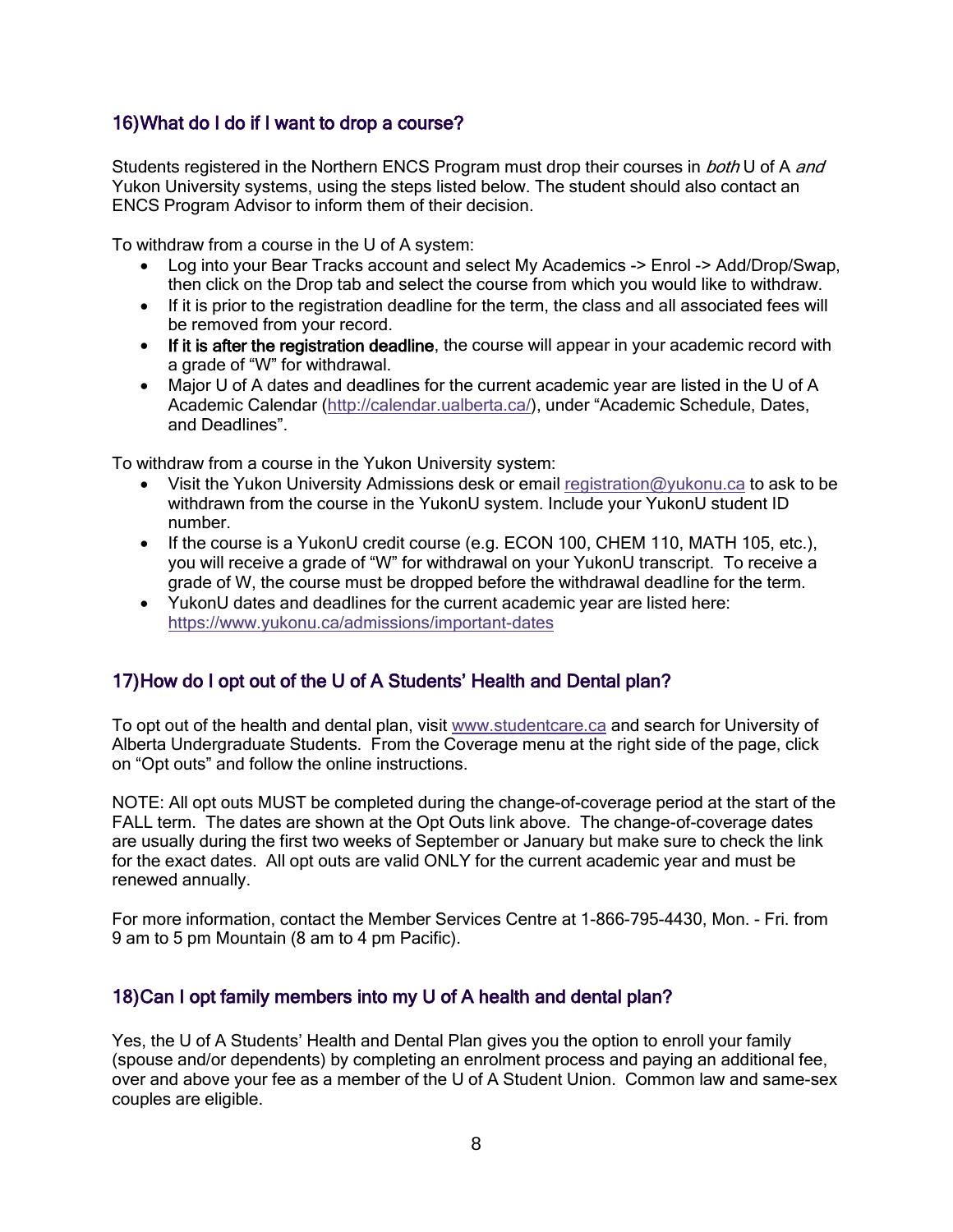Enrolments must be completed during the change-of-coverage period at the start of the fall term. More information on the dates for the change-of-coverage period is available by visiting [www.studentcare.ca,](http://www.studentcare.ca/) and searching for University of Alberta Undergraduate Students. From the Coverage menu at the right side of the page, click on "Couple & Family Enrolments".

Students newly registering in January may opt in family members during the change-ofcoverage period in the winter term.

All opt ins are valid ONLY for the current academic year and must be renewed annually.

### <span id="page-8-0"></span>19)Is there any funding available to help me during my studies?

Students registered in the Northern ENCS Program at Yukon University and University of Alberta are eligible to apply for funding at either institution.

For information on funding available through U of A, visit [https://www.ualberta.ca/registrar/scholarships-awards-financial-support/index.html.](https://www.ualberta.ca/registrar/scholarships-awards-financial-support/index.html) Please note that some U of A awards have Alberta residency requirements.

For information on funding available through Yukon University, including bursaries and awards, visit <https://www.yukonu.ca/admissions/money-matters> and scroll down to the Financial Supports section.

The Yukon Government offers several Student Financial Assistance programs for Yukon residents. For more information, visit [https://yukon.ca/en/education-and-schools-student](https://yukon.ca/en/education-and-schools-student-financial-support)[financial-support.](https://yukon.ca/en/education-and-schools-student-financial-support)

### <span id="page-8-1"></span>20)How do I access my Yukon University and University of Alberta computing and email accounts?

Students in the Northern ENCS Program are assigned both YukonU and UAlberta computing and email accounts. Students must ensure they set up and monitor BOTH sets of accounts.

For information on setting up and checking your Yukon University computing account, visit the YukonU IT page at [https://www.yukonu.ca/student-life/technical-resources.](https://www.yukonu.ca/student-life/technical-resources) Your YukonU email is accessed via Office 365 so scroll down to the sections on "Accessing your Office 365 and Moodle Account" and "Office 365 & Email".

For information on setting up and checking your UAlberta computing and email accounts, visit <https://ist.ualberta.ca/services/ccid-passwords/> and https://ist.ualberta.ca/services/email-apps/. Students should have set up their UAlberta email account during the ENCS application process.

### <span id="page-8-2"></span>21)How do I access my online courses?

Access to your online courses will depend on whether they are being offered by Yukon University in Whitehorse or by University of Alberta in Edmonton, and whether they are delivered fully online or by web conferencing.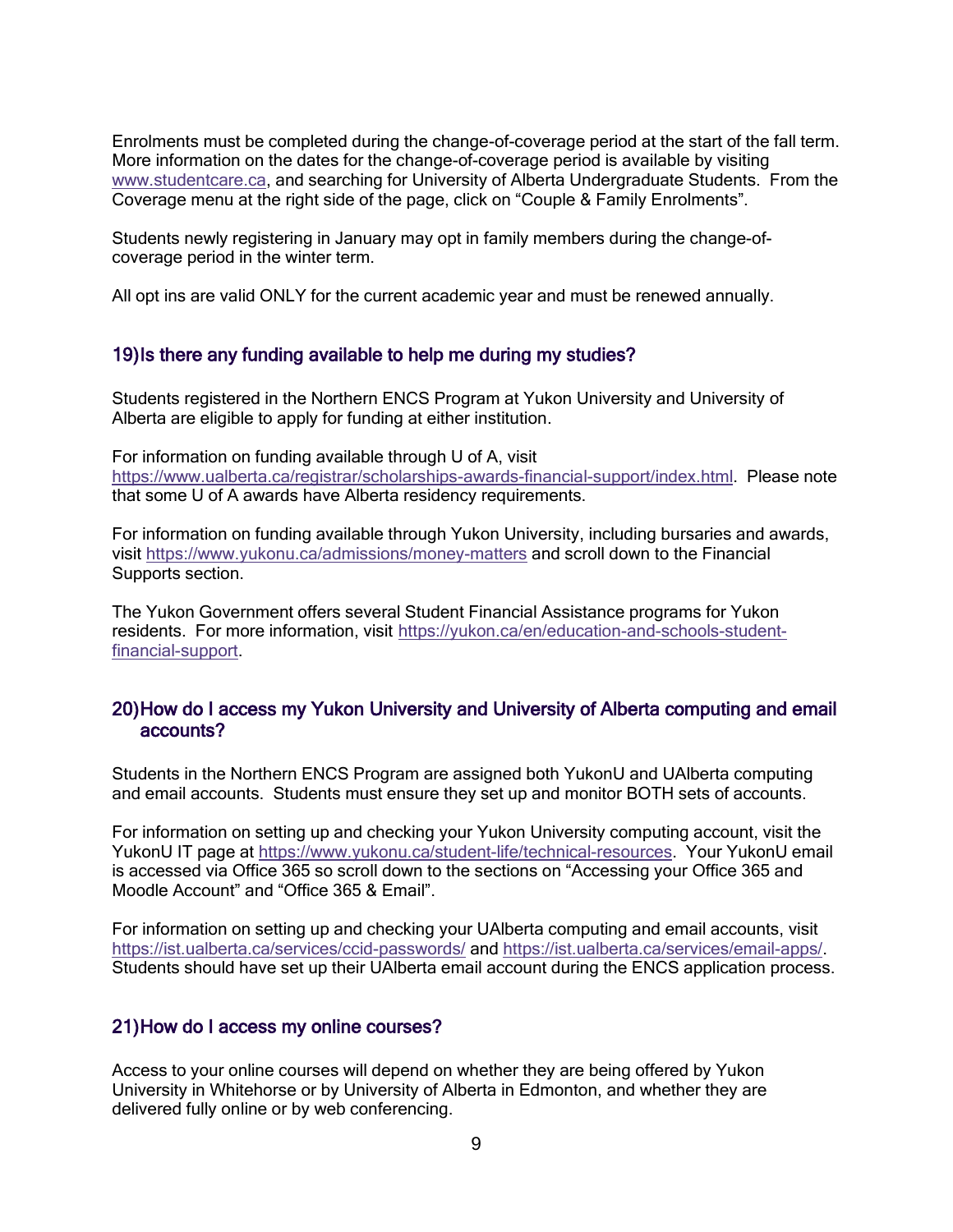For fully online University of Alberta courses, access is via U of Alberta's eClass system: [https://eclass.srv.ualberta.ca/portal/.](https://eclass.srv.ualberta.ca/portal/) For information on using eClass, visit: <https://support.ctl.ualberta.ca/index.php?/Knowledgebase/List/Index/22/eclass>

For fully online Yukon University-partnered courses (e.g. online section of NS 200/HIST 140), access is via Yukon University's Moodle system, by clicking on My Courses from the YukonU homepage. For information on using the Moodle system to access course materials, visit [https://www.yukonu.ca/student-life/technical-resources,](https://www.yukonu.ca/student-life/technical-resources) or visit the knowledgebase and search for "Moodle": [https://www.yukonu.ca/knowledgebase.](https://www.yukonu.ca/knowledgebase)

For courses that allow you to join via web conferencing, access is via Zoom webcon software. For information on using Zoom and joining webcon classes at YukonU, visit <https://www.yukonu.ca/student-life/technical-resources> and scroll down to the section on Video Conferencing.

### <span id="page-9-0"></span>22)How do I access library resources?

Students in the Northern ENCS Program have full access to library resources at both U of Alberta and Yukon University.

To access U of A library resources, visit: [https://www.library.ualberta.ca/.](https://www.library.ualberta.ca/) Students log into online resources such as databases and e-journals using their Campus Computing ID (CCID) and password. Students in the Northern ENCS Program are considered off-campus, distance students and can request delivery of materials and other off-campus services. More information on accessing resources as a distance student is available here: <https://www.library.ualberta.ca/services/distance-students>

To access Yukon University library resources, visit: [http://www.yukonu.ca/library.](http://www.yukonu.ca/library)

### <span id="page-9-1"></span>23)Can I get any free software through University of Alberta and Yukon University?

Yes, you can! Go to U of A's On The Hub Web Store here: [https://ualberta.onthehub.com.](https://ualberta.onthehub.com/) There are links to free and reduced cost software downloads and licenses for students. For example, there are student licenses for ArcGIS software, as well as Office 365.

You can also get free downloads of Office 365 applications (Word, Excel, PPT, OneNote) through Yukon University. Visit<https://www.yukonu.ca/student-life/technical-resources> and click on the Office 365 section for information.

### <span id="page-9-2"></span>24)How do I get to Yukon University's Whitehorse (Ayamdigut) campus?

The Whitehorse (Ayamdigut) campus of Yukon University is located at 500 University Drive, Whitehorse, Yukon.

Information on parking and transportation is available here: [https://www.yukonu.ca/facilities](https://www.yukonu.ca/facilities-services/parking-transportation)[services/parking-transportation](https://www.yukonu.ca/facilities-services/parking-transportation)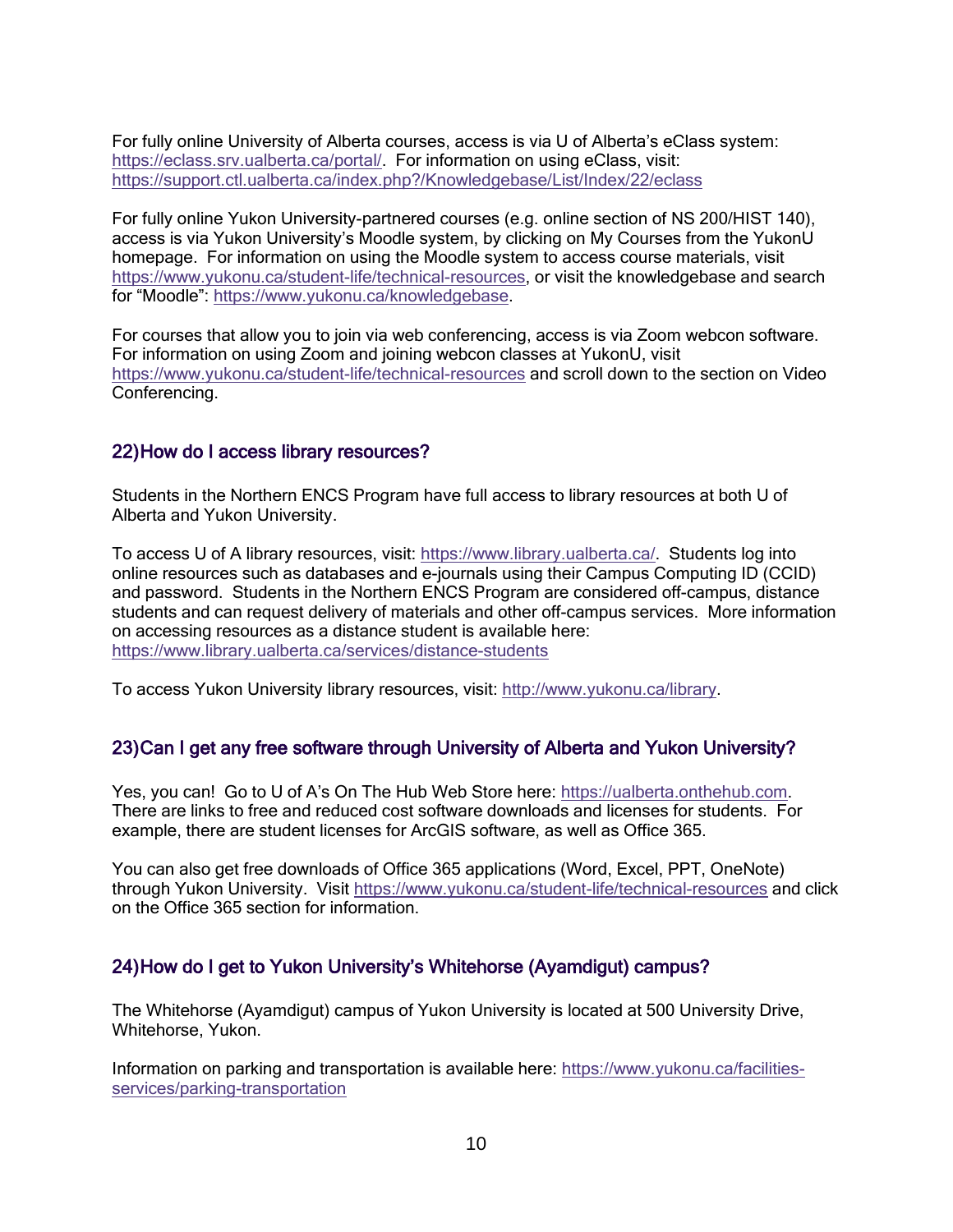Full-time and part-time Yukon University students, including those in the Northern ENCS Program, can purchase a student bus pass from the YukonU campus store for \$31.50 for either the fall term (Sept-Dec) or the winter term (Jan-Apr). Students must have a valid student ID card at the time of purchase. For information on obtaining a YukonU student ID card, visit: <https://www.yukonu.ca/orientation/get-set-up> and click on "Order your student ID card".

Parking at Ayamdigut campus is free. However, please note that there are no electrical hookups for student vehicles in winter.

There are bike racks and a bike maintenance station at Ayamdigut campus.

## <span id="page-10-0"></span>25)How can I obtain my T2202A tax forms?

University of Alberta forms can be obtained via your [Bear Tracks](https://www.beartracks.ualberta.ca/) account.

Yukon University forms can be obtained via your [Banner Self-Service account,](http://yukonu.ca/selfservice) or by following the instructions [here.](https://www.yukonu.ca/admissions/tuition-tax-receipts/t2202a-forms)

### <span id="page-10-1"></span>26)Does Yukon University have student housing in Whitehorse?

Yes, Yukon University has campus housing with single and double-occupancy rooms, as well as housing for mature students (aged 25 and older), and for families. For more information on student housing at Yukon University, visit [https://www.yukonu.ca/student-life/campus-housing.](https://www.yukonu.ca/student-life/campus-housing)

### <span id="page-10-2"></span>27)How can I get involved in student activities at Yukon University?

Yukon University's Ayamdigut (Whitehorse) campus has a variety of clubs, volunteer opportunities, student employment opportunities, and student union activities. More information is available here: <https://www.yukonu.ca/student-life/get-involved>

### <span id="page-10-3"></span>28)Are there services or support available for Indigenous students?

Both Yukon University and University of Alberta have a variety of services for First Nations, Métis, and Inuit students.

For more information on University of Alberta services, download the [Indigenous Student](https://www.ualberta.ca/admissions/undergraduate/resources/publications.html?)  [Handbook](https://www.ualberta.ca/admissions/undergraduate/resources/publications.html?) and visit:<https://www.ualberta.ca/current-students/first-peoples-house> and [http://www.admissions.ualberta.ca/aboriginal.aspx.](http://www.admissions.ualberta.ca/aboriginal.aspx)

For information on Yukon University services, visit: [https://www.yukonu.ca/student-life/health](https://www.yukonu.ca/student-life/health-wellness/first-nations-support-services)[wellness/first-nations-support-services.](https://www.yukonu.ca/student-life/health-wellness/first-nations-support-services)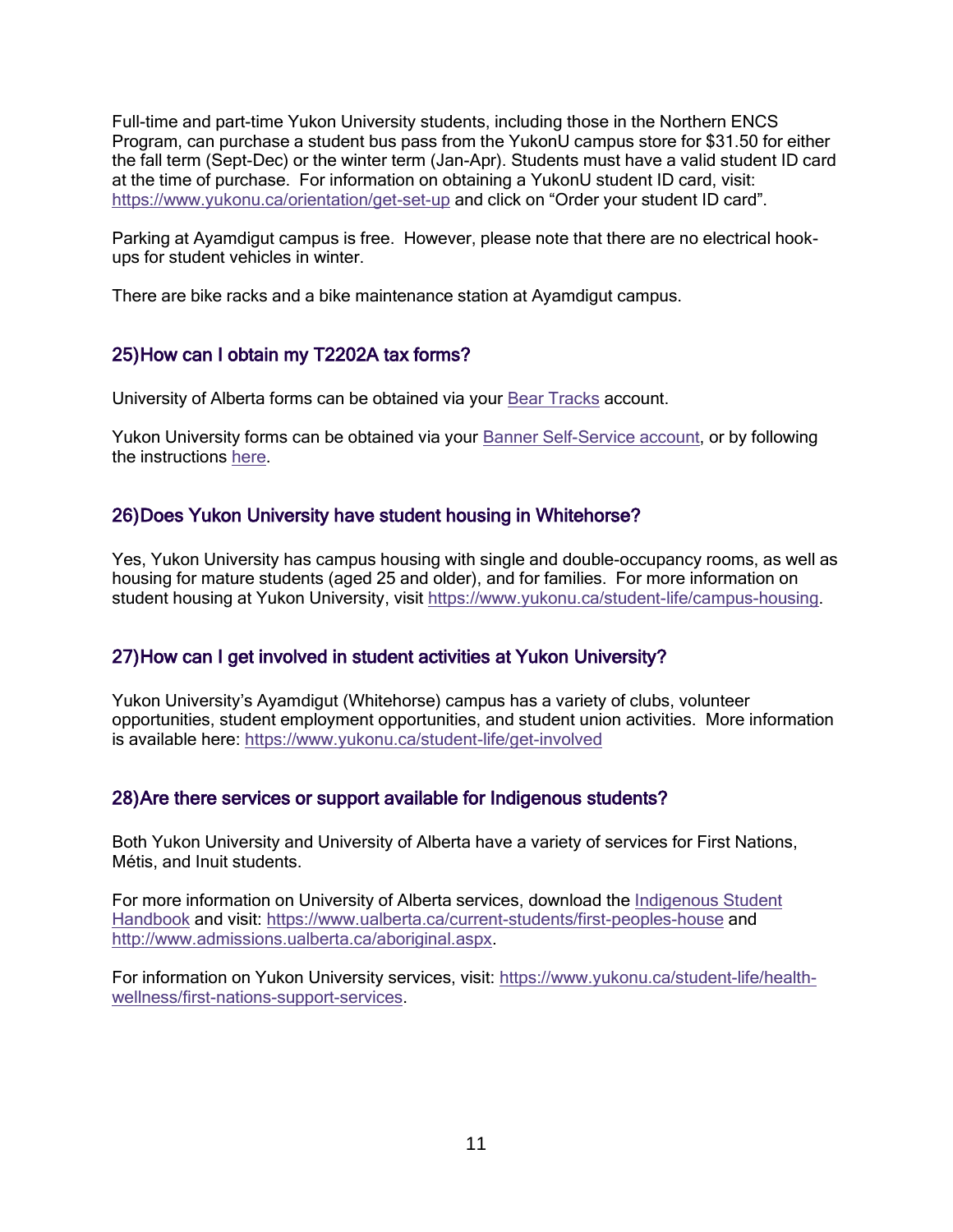# <span id="page-11-0"></span>29)I'm having personal difficulties and need someone to talk to. Where can I go?

Yukon University offers a variety of support and counseling services. You can make an appointment for any of these services by visiting the links below.

- [Personal Counseling Services](https://www.yukonu.ca/student-life/health-wellness/personal-counselling-services) are available to all registered Yukon University students, including those in the Northern ENCS Program. This service provides support to students for a broad range of personal issues including depression, anxiety, substance abuse, grief and loss, trauma, and relationship difficulties.
- [First Nations Support Services](https://www.yukonu.ca/student-life/health-wellness/first-nations-support-services) are available to assist students of First Nations' ancestry, and provide support to students dealing with issues related to funding, housing, transportation, and other student life needs. Contact them through the Student Services Centre (contact information above).
- [Career Development and Employment Counseling](https://www.yukonu.ca/student-life/learning-matters/academic-and-career-planning) offers one-on-one coaching and group workshops for career planning, resume writing, job interview preparation, labour market information, and job search strategies.

U of A also offers support services for students in the Northern ENCS Program.

- The [Peer Support Centre](http://www.su.ualberta.ca/services/psc/) is a Students' Union service that offers the U of A community a place to talk to someone for support. The Centre provides information, referrals, crisis intervention and a completely confidential place to talk. Volunteers can assist with both academic and personal problems. Call 780-492-HELP (780-492-4357) between 9 am and 8 pm Mountain (8 am-7 pm Pacific), Monday-Friday.
- The [First Peoples' House](https://www.ualberta.ca/current-students/first-peoples-house/index.html) provides an environment of empowerment for First Nations, Métis, and Inuit learners to achieve personal and academic growth. For more information, visit the link above, phone 780-492-5677, or email [fph@ualberta.ca.](mailto:fph@ualberta.ca)
- The [Office of Safe Disclosure and Human Rights](https://www.ualberta.ca/provost/portfolio/office-of-safe-disclosure-human-rights/index.html) offers information and support for students who would like to report a case of misconduct (academic, discrimination, harassment, financial, safety), or [help an individual at risk.](https://www.ualberta.ca/vice-president-finance/audit-and-analysis/about-audit-and-analysis/helping-individuals-at-risk-program) The Office of Safe Disclosure can be contacted by phone at 780- 492-7357 or by email at [osdhr@ualberta.ca.](mailto:osdhr@ualberta.ca) The Helping Individuals At Risk office can be contacted by phone at 780-492-4372 or by email at [hiarua@ualberta.ca.](mailto:hiarua@ualberta.ca)
- The [Student Ombudservice](https://www.ualberta.ca/current-students/ombuds/index.html) provides information and quidance on academic, discipline, interpersonal, and other U of A issues and regulations. The office can be contacted by phone at 780-492-4689 between 10 am and 4 pm Mountain (9 am and 3 pm Pacific), Monday-Friday, or by email at [ombuds@ualberta.ca.](mailto:ombuds@ualberta.ca)

# <span id="page-11-1"></span>30)How do I apply to graduate from the Northern ENCS Program?

Students should meet with a [Northern ENCS Program Advisor](#page-12-0) that ensure that they have completed all of the requirements of the program for graduation.

Students must then apply to U of A to graduate (even if they don't plan to attend the convocation ceremony). Applications to graduate are submitted through Bear Tracks, and must be submitted before Feb. 1.

Students must also submit an application to graduate through Yukon University, even if they don't plan to attend convocation. The YukonU application deadline for spring 2022 will be announced in fall 2021.